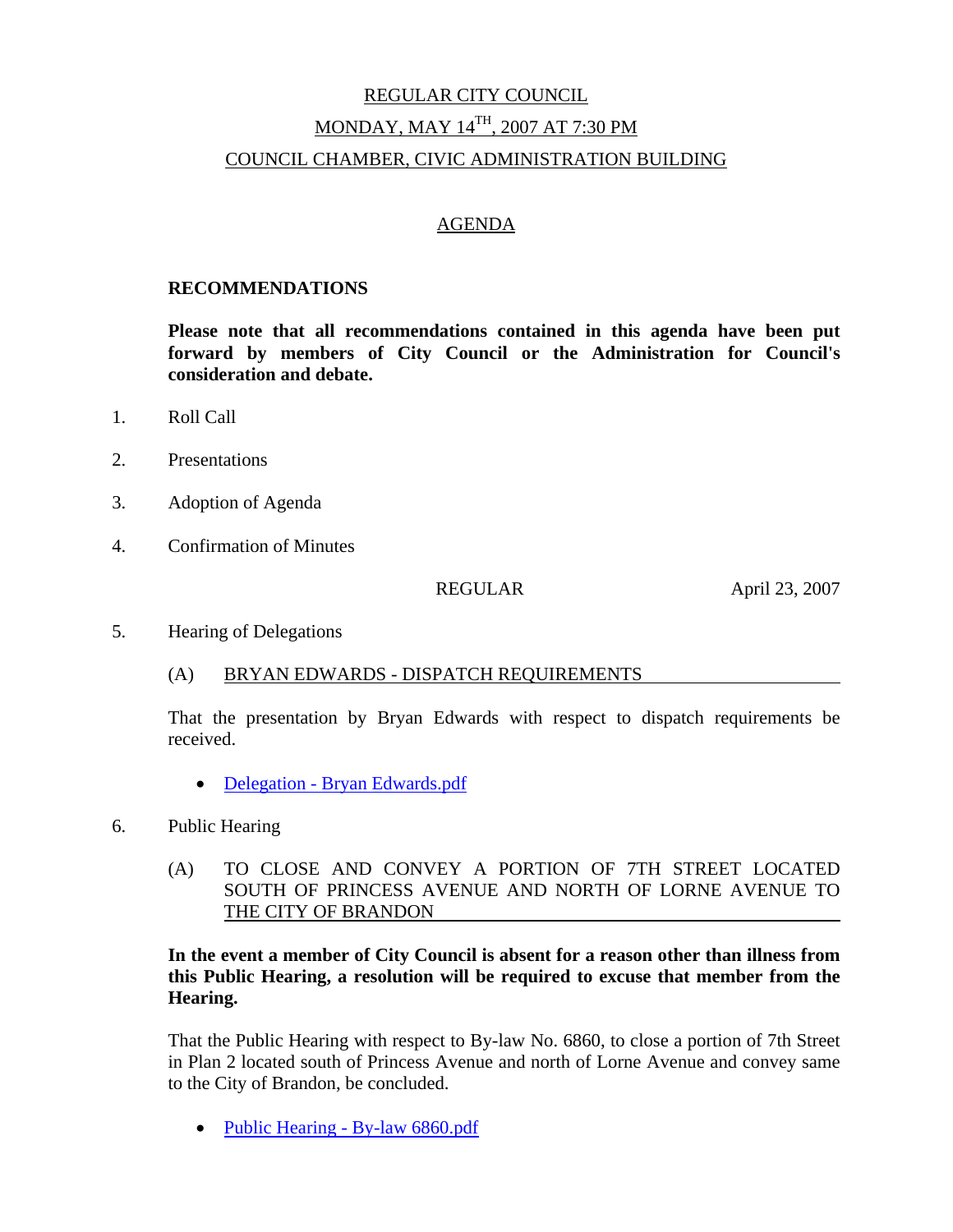### 7. Communication and Petitions

8. Committee Reports

# (A) AUDIT AND FINANCE COMMITTEE REPORT - MAY 1, 2007

That the Audit and Finance Committee report of its May 1, 2007 meeting be received.

That the 2006 City of Brandon Financial Report be received as presented.

• Audit and Finance Committee Report.pdf

### (B) PERSONNEL COMMITTEE REPORT - APRIL 30, 2007

That the report of the Personnel Committee of its meeting held April 30, 2007 regarding the non-union pay administration program and salary increases be received.

That the City of Brandon authorize an amount equal to 1.5% (\$69,730) of the 2006 nonunion salary for increasing salaries as required to maintain the corporate rate, and an amount equal to 2% (\$92,970) for providing performance increases, where appropriate, in accordance with the non-union pay administration program.

- Personnel Committee Report re Non-Union.pdf
- 9. Enquiries
- 10. Announcements
- 11. General Business
	- (A) DOWNTOWN SUMMIT

That a Downtown Task Force be established with a mandate to develop and implement a Brandon organization similar in concept and purpose to Winnipeg's Centure Venture with a vision for downtown Brandon and to design and implement a communication plan to ensure the community is aware of actions and progress whereby:

- (a) the task force shall be comprised of Mayor Dave Burgess, Councillor Vince Barletta and Councillor Doug Paterson and seven (7) citizens-at-large members who shall be appointed by City Council following these positions being advertised and applied for;
- (b) the Task Force shall report on its activities to City Council every four months;
- (c) in 2007, organizational funds for the Task Force shall be provided through the Mayor's discretionary budget, Economic Development Brandon's projects budget line and additional revenue sources to be sought by the Task Force; and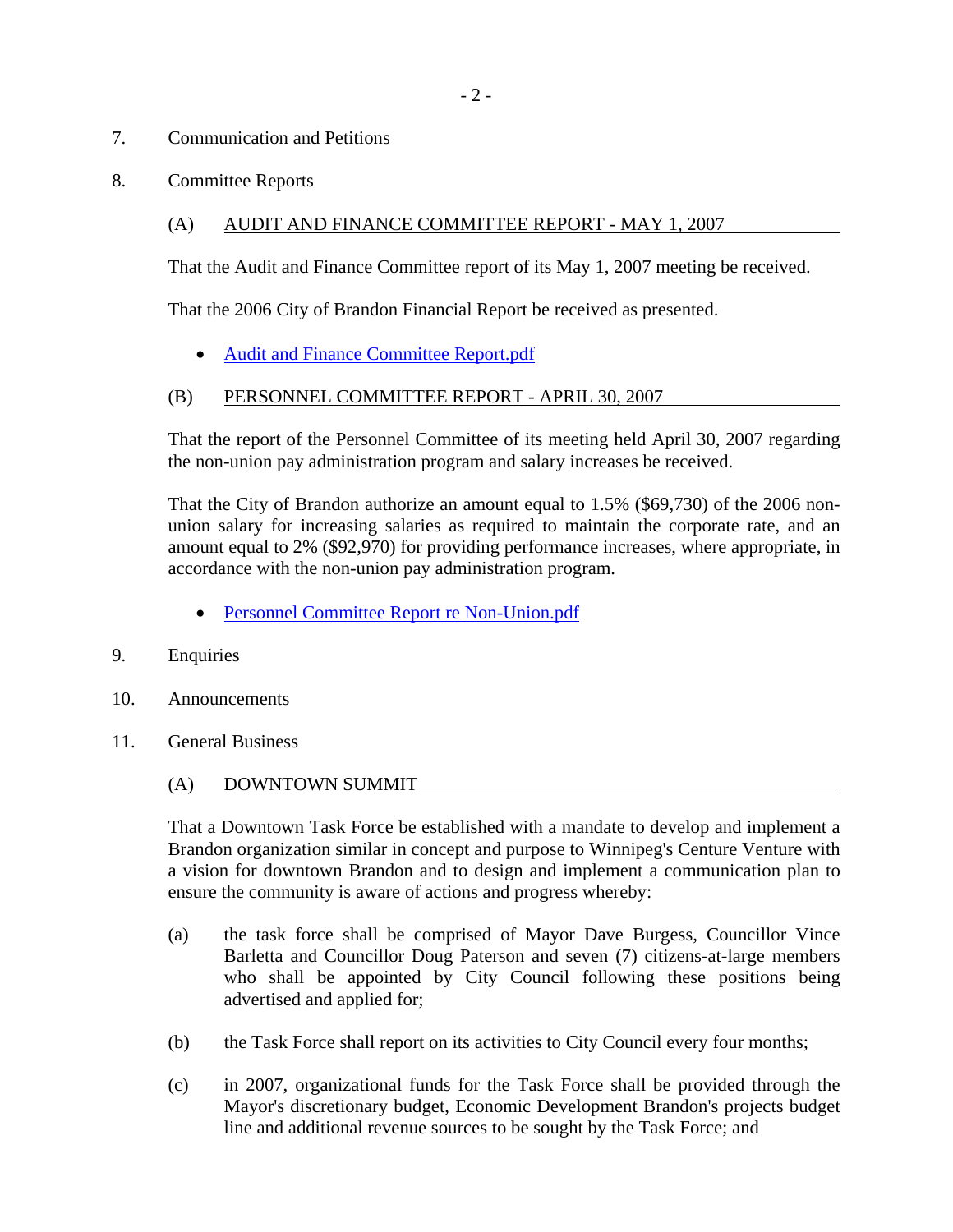- (d) 2008 funding for the Task Force shall be determined through the City's regular budget deliberation process.
	- Downtown Summit council report.pdf

### (B) PURCHASE OF PROPERTY - THE FORMER SAFEWAY SITE AT 10TH STREET AND VICTORIA AVENUE

That Two Million Three Hundred and Fifteen Thousand Two Hundred and Fifty Dollars (\$2,315,250) plus applicable land transfer taxes be funded from the Land Acquisition Reserve for the acquisition of the former Safeway site at 10th Street and Victoria Avenue (Parcels A and B, Plan 1751 BLTO) for the future location of the Brandon Police Services Facility.

• Purchase of Property - Former Safeway Site.pdf

### (C) CONSTRUCTION OF UTILITIES AND PUBLIC WORKS PRIOR TO RE-ZONING AND/OR SUBDIVISION APPROVALS

That in order to allow developers to commence the installation of utilities and public works in advance of zoning and/or subdivision approval that may be required for such developments, development agreements may be submitted to City Council for consideration and possible approval pursuant to Sub-section 151 (2) of The Planning Act subject to the developer agreeing to the following conditions which shall be contained in each development agreement:

- (a) consideration of such agreements shall only be for land to be zoned RLL Residential Large Lot, RSF Residential Single Family or RLD Residential Low Density Multiple Family (up to and including 4 family dwelling units);
- (b) the developer being prepared to commence such installation fully at his risk and liability and assuming full financial risk and responsibility for any work required in the development agreement without receipt of approvals for re-zoning and subdivision;
- (c) the developer acknowledging that there is a formal approval process including public hearings which may impact the Brandon Planning Commission, Brandon City Council and/or the Board of the Brandon and Area Planning District;
- (d) City Council's approval of the development agreement shall not prejudice the Planning Commission, City Council and/or the Planning District Board or any of its members in their objective consideration of the re-zoning and/or subdivision of the land to be developed and any representation made in respect of the re-zoning;
- (e) the developer recognizing the right of Brandon City Council to modify the development agreement prior to final approvals of re-zoning and subdivision and confirming he will not object to such modifications; and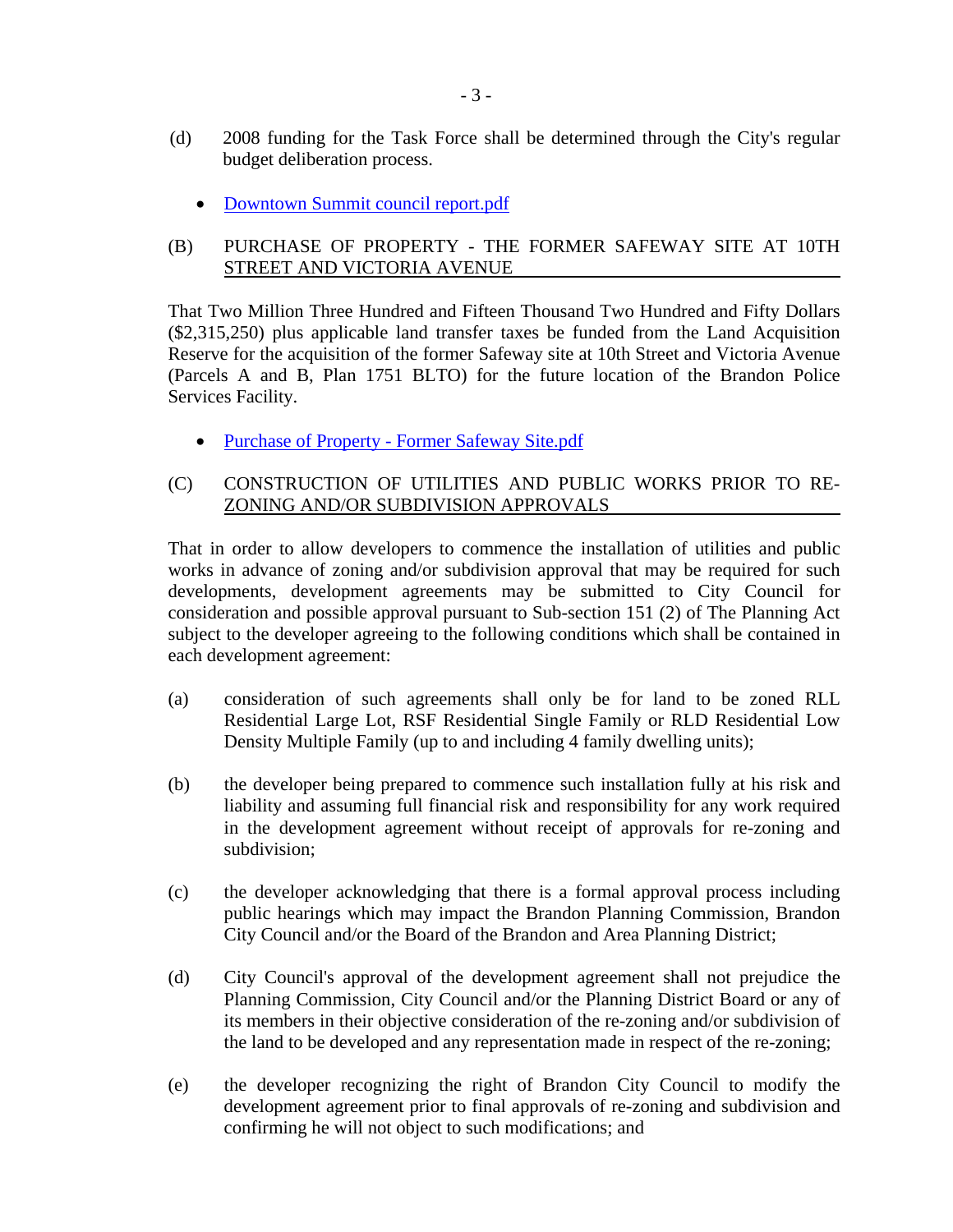- (f) the developer allowing the registration of the development agreement by caveat against the land to be developed prior to final approvals of re-zoning and/or subdivision.
	- Construction of Utilities and Public Works Prior to Re-Zoning or Subdivision Approvals.pdf
- (D) DEVELOPMENT AGREEMENT V.B.J. DEVELOPMENTS LTD., 2009 9TH STREET

That the development agreement between the City of Brandon and V.B.J. Developments Ltd. for the proposed bareland condominium lots in an existing RLD Residential Low Density Multiple Family Zone at 2009 - 9th Street as attached to the report of the General Manager of Development Services dated May 3, 2007 be approved and entered into.

• Development Agreement - VBJ Developments.pdf

### (E) DEVELOPMENT AGREEMENT - WAVERLY DEVELOPMENTS, 704 - 40TH AND 805 - 42ND STREETS

That the development agreement between the City of Brandon and Waverly Developments Ltd. for the proposed single family subdivision at 704 - 40th and 805 - 42nd Streets as attached to the report of the General Manager of Development Services dated May 3, 2007 be approved and entered into.

- Development Agreement Waverly Development.pdf
- (F) REQUEST FOR FINANCIAL DISASTER ASSISTANCE SPRING FLOOD EVENT 2007

WHEREAS spring flooding resulted in the crest of the Assiniboine River rising to 1174.5 feet above sea level at First Street, Brandon on April 2, 2007, and caused extensive damage to private property in Brandon:

NOW THEREFORE BE IT RESOLVED that the City of Brandon request the Manitoba Emergency Measures Organization to provide disaster financial assistance to affected residents of the City of Brandon.

• Request for Disaster Financial Assistance by Council for Spring Flood 2007.pdf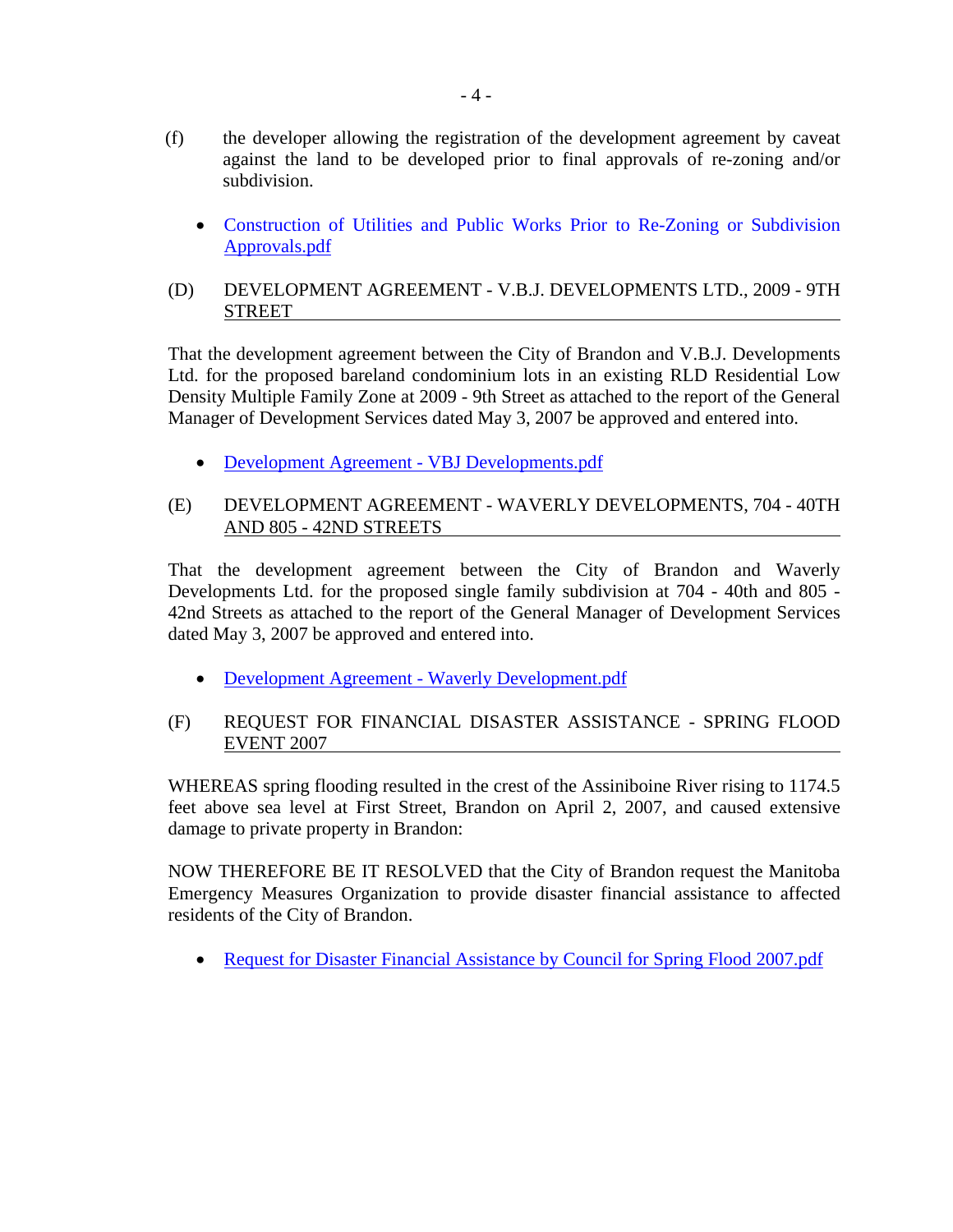#### (G) PROPOSED ROAMING COMMUNITY LAND TRUST PROJECT - AFFORDABLE HOUSING DEMONSTRATION (CANADIAN MENTAL HEALTH ASSOCIATION)

That amended Motion No. 1912 (City Council Meeting July 17, 2006) be further amended by deleting therefrom the words: "427 Rosser Avenue East (Lots 3/4, Block 35, Plan 4 BLTO) and substituting therefor the words: "439 Rosser Avenue East (Lots 1/2, Block 35, Plan 4 BLTO);

and further, that the offer to purchase agreement between the City of Brandon and the Canadian Mental Health Association Westman Region be amended accordingly.

• Proposed Roaming Community Land Trust Project.pdf

### (H) TENDER NO. 55/07 - CONTRACT D ISLAND PARK LDS

That the low bid of Cumming ' Dobbie (1986) Ltd. for Contract D Island Park LDS as per tender and specifications at a cost of \$794,008.90 (including GST) be accepted;

and further, that additional funds in the amount of \$260,000.00 be allocated from the Storm Sewer Reserve Fund to the 2007 Engineering Division Capital Budget to complete the project.

- Tender Contract D.pdf
- 12. By-laws
- NO. 6855 TO REZONE PROPERTY LOCATED AT 1501 BRAECREST DRIVE FROM DR DEVELOPMENT RESERVE ZONE TO RHD RESIDENTIAL HIGH DENSITY MULTIPLE FAMILY ZONE (TINES O/B/O BRADLEY SAND AND GRAVEL LTD.) 3RD READING

That By-law No. 6855 to rezone property located at 1501 Braecrest Drive (Plan of Survey 863 BLTO Exc. Wly 125 feet perp. SW 1/4 35-10-19 WPM) from DR Development Reserve Zone to RHD Residential High Density Multiple Family Zone be read a third and final time.

• By-law No. 6855.pdf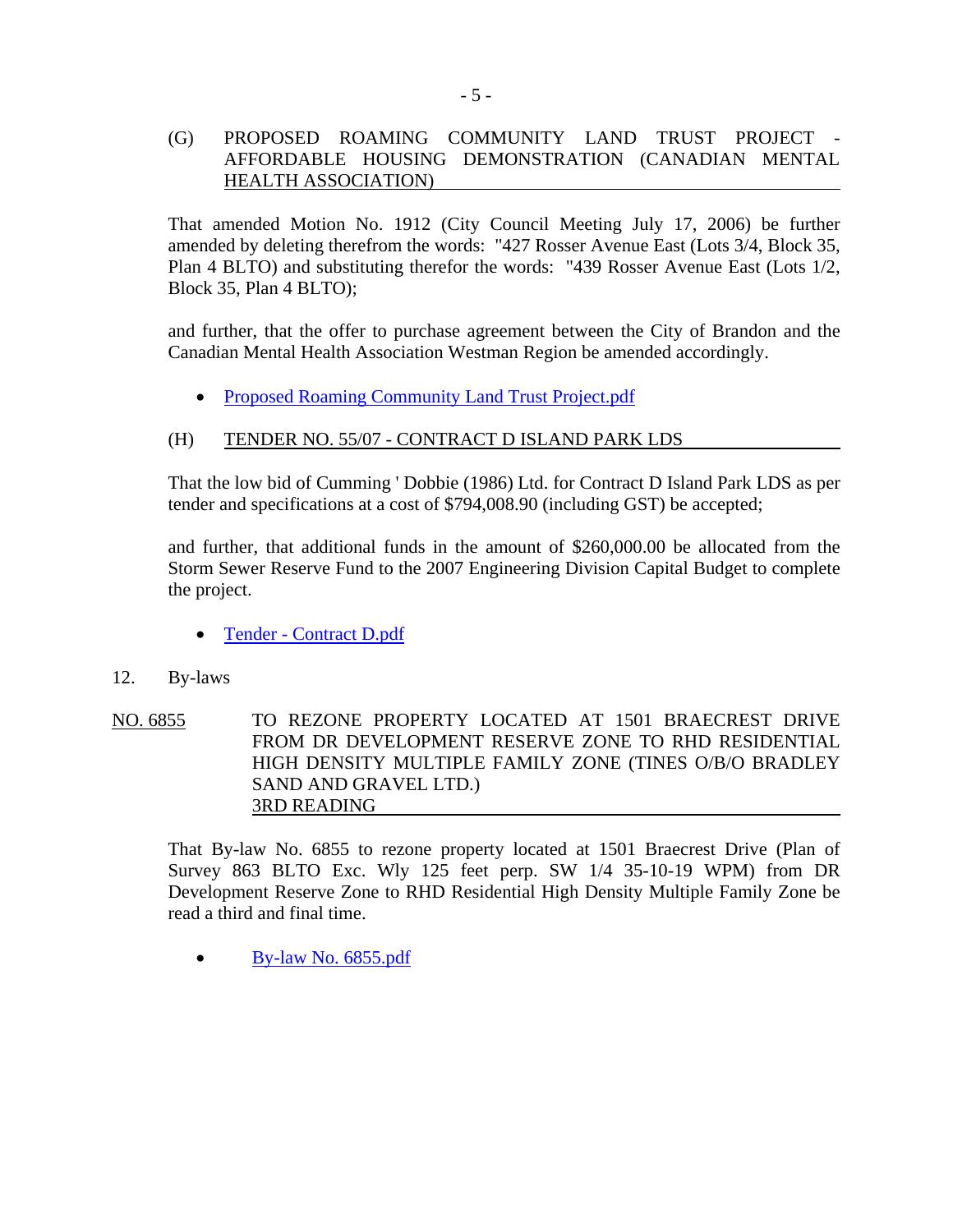NO. 6856 TO REZONE PROPERTY LOCATED AT 304 - 19TH STREET NORTH FROM OS OPEN SPACE ZONE TO RMD RESIDENTIAL MODERATE DENSITY MULTIPLE FAMILY ZONE (HOWARTH O/B/O THE OTHER PLACE HOTEL) 3RD READING

That By-law No. 6856 to rezone property located at 304 - 19th Street North (Lots 1/5, Block 2, Plan 229 BLTO) from OS Open Space Zone to RMD Residential Moderate Density Multiple Family Zone be read a third and final time.

• By-law No. 6856.pdf

NO. 6860 TO CLOSE AND CONVEY A PORTION OF 7TH STREET LOCATED SOUTH OF PRINCESS AVENUE AND NORTH OF LORNE AVENUE IN PLAN 2 TO THE CITY OF BRANDON 2ND AND 3RD READINGS

That By-law No. 6860 to close and convey a portion of 7th Street located south of Princess Avenue and north of Lorne Avenue in Plan 2 to the City of Brandon and to repeal By-law No. 6789 be read a second time.

That this by-law be read a third and final time.

• By-law No. 6860.pdf

NO. 6864 TO RENAME THE WESTBRAN STADIUM RESERVE FUND TO ANDREWS FIELD RESERVE FUND 2ND AND 3RD READINGS

That By-law No. 6864 to rename the Westbran Stadium Reserve Fund to Andrews Field Reserve Fund be read a second time.

That this by-law be read a third and final time.

• By-law No. 6864.pdf

NO. 6865 TO AMEND TAXI BY-LAW NO. 6781 TO ALLOW CERTAIN EXEMPTIONS FOR CHARTER-ONLY BUSINESSES AND TO CLARIFY DISPATCH REQUIREMENTS 2ND AND 3RD READINGS

That By-law No. 6865 to amend Taxi By-law No. 6781 to allow certain exemptions for charter-only businesses and to clarify dispatch requirements be read a second time.

That this by-law be read a third and final time.

• By-law No. 6865.pdf